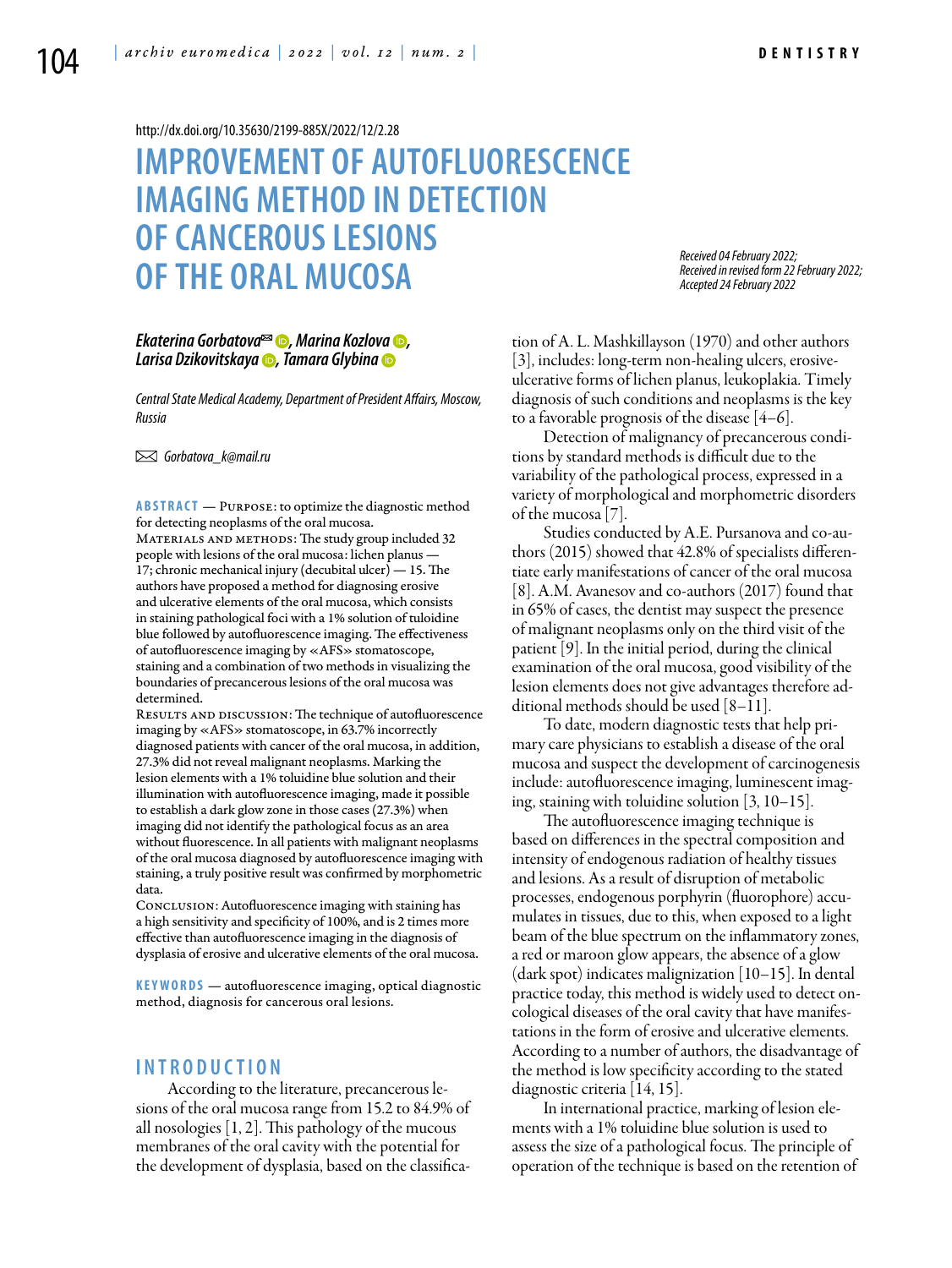the dye in the intercellular space of damaged cells with impaired metabolic processes; binding to negatively charged mitochondrial membranes, affinity for DNA and sulfated mucopolysaccharides [3]. Sol Silverman et al., (2010) claimed a high (90%) accuracy of this diagnostic method.

Thus, the autofluorescence imaging methodology has disadvantages, and needs additional refinement. The test that involves staining with a 1% solution of toluidine elements of the lesion, despite its availability and high percentage of reliability, has not been widely used in practical dentistry.

#### *The aim of the study*

is to optimize the method for diagnosis of oral cavity neoplasms

## **Mat e rials a n d me t h o d s**

In 2019–2021, 67 patients aged 35 to 87 years with diseases of the oral mucosa were examined at the Department of Dentistry, Central State Medical Academy (Moscow, Russia)

#### *Inclusion criteria:*

– erosive and ulcerative forms of lichen planus;

– individual elements of the lesion — erosion, ulcer, due to chronic mechanical trauma.

Exclusion criteria patients with diseases of the oral mucosa:

- infectious;
- allergic;
- benign tumors;
- keratoses.

Thus, the study group included 32 people (men  $-13$ , women  $-22$ ) older than 45 years with the following lesions of the oral mucosa: lichen planus — 17; chronic mechanical injury (decubital ulcer) — 15.

The clinical examination consisted of standard methods: a survey, anamnesis collection, examination of the external status with mandatory palpation of the lymph nodes of the regional region. The examination of the mouth included a description of the condition of the mucous membrane of the lips, cheeks, hard and soft palate, gums, teeth, dentition, identification of factors of chronic mechanical trauma (dystopian teeth, sharp edges of teeth, fillings, orthopedic structures, the presence of dissimilar metals). The lesions of the oral mucosa were analyzed in detail according to the following scheme:

1. Appearance: type, localization; size; shape of edges; condition of surrounding tissues;

2. Palpation: painful/painless; consistency (softelastic/ tight-elastic), the presence of a seal;

3. Autofluorescence imaging is performed by a

fluorescent stomatoscope "AFS", the manufacturer "Polironik" (Russia) (Fig.1 а, b).

With this device, it is possible to detect the localization of pathological processes due to the excitation of tissue fluorophores by light. In the light of a wave of a blue light beam, a healthy mucosa has a green or blue glow, foci of inflammation are red or maroon (due to endogenous porphyrins - waste products of pathogenic microflora), suspicious areas of the oral cavity will emit their own light with a longer wavelength, have a darker color and an uneven surface compared to other areas, which indicates the fact of accumulation of a large number of cells with enlarged nuclei in one place.

To visualize the size and boundaries of erosive and ulcerative elements of the lesion of the oral mucosa during biopsy, a method was patented (Gorbatova, E., Kozlova M., Ryabov, V. 2019 Visualization of oral lesions using autofluorescence imaging with staining in biopsy, 2722766. Rospatent, Russia):

1. The mouth is rinsed with water.

2. The staining of the lesion element of the oral mucosa (erosion or ulcers) is performed 1% toluidine blue solution with a sterile cotton swab, for 15 seconds.

3. The mouth is rinsed with water.

4. A 1% solution of acetic acid is applied to the lesion element of the oral mucosa with a sterile cotton swab, for 15 seconds.

5. The oral cavity is rinsed with water.

6. In natural light autofluorescence imaging

Staining with subsequent autofluorescence imaging by "AFS" stomatoscope changes the intensity of fluorescence of pathological foci and gives a clear topography of the site of sampling of biological material, which ensures the reliability of histological examination.

For the final diagnosis, the lesions of the oral mucosa were taken for biopsy. Histological samples were examined in the Pathoanatomical Department of the Herzen Moscow State Medical Institute and Blokhin Russian Cancer Research Center (Moscow; Russia)

To evaluate the proposed method, a comparison of autofluorescence imaging using "AFS" stomatoscope, or autofluorescence imaging with staining with 1% toluidine blue solution and without staining was performed. The effectiveness was calculated using sensitivity and specificity.

Sensitivity (Sen.) was calculated by the formula:

Sen. = 
$$
\frac{truly positive}{true positive + false negative} \times 100\%
$$

Specificity (Sp.) was calculated: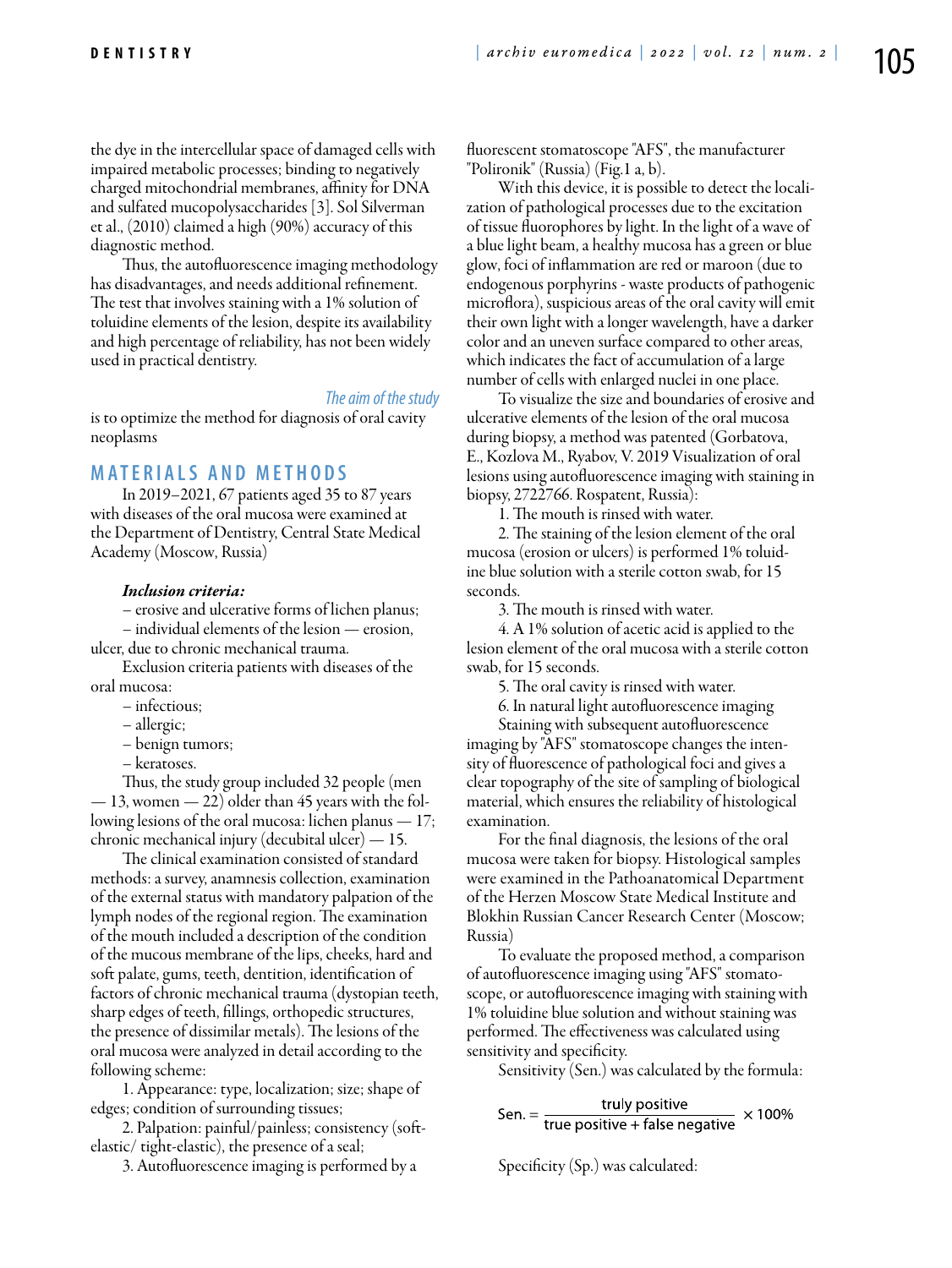Sp. =  $\frac{t}{\text{false positive} + t}$  × 100%

The values of the morphological conclusion were taken as an indisputable criterion for the diagnosis of cancer and the exclusion of false positive/negative results.

The obtained results were processed by the method of descriptive statistics, the method of variance analysis (Student's t-test). The differences were considered significant in cases when the probability of belonging to one of the communities did not exceed  $p = 0.023$ .

## **R e s ult s a n d discu s si o n**

Analysis of the dental status of all patients showed that in 95% of all cases, the local cause of the occurrence or exacerbation of the existing disease of the oral mucosa was a permanent injury of various origins, mainly sharp edges of destroyed and dystopian teeth, orthopedic structures.

During autofluorescence imaging by "AFS" stomatoscope, in 32 patients with erosive and ulcerative changes of the oral mucosa in 36.4% of cases, a "false positive" identification of the development of carcinogenesis occurred, a positive result was confirmed in 27.3%, a false negative response — 27.3%, a true negative — 9.0%.

Thus, when conducting the autofluorescence imaging technique in 63.7%, the test did not have reliable information regarding the diagnosis of patients with oral mucosal cancer, the same percentage of detection (27.3%) and non-detection (27.3%) of this pathology was also established. Otherwise, half of the patients with suspected possible malignancy of the lesion elements were not detected.

Marking the lesion elements with a 1% toluidine blue solution and their illumination with an «AFS» stomatoscope revealed a zone of dark glow in those cases (27.3%) whereas only autofluorescence imaging failed to identify the pathological focus as an area without fluorescence.

All erosive and ulcerative lesions that intensively absorbed the dye and had a black halo of glow were subsequently confirmed as malignant neoplasms according to morphometric studies. (Fig. 2 (a, b, c, d).

All patients who were diagnosed with the condition of the oral mucosa by the autofluorescence imaging method with staining had truly positive results of the presence of malignant neoplasms, confirmed by histological results. In addition, the identification of the sampling site for the biopsy took place, which was an important advantage of this method.

Analyzing the results obtained, it should be noted that autofluorescence imaging method with staining

has a high sensitivity of 100%, 2 times more effective than autofluorescence imaging in detecting dysplasia of erosive and ulcerative elements of the oral mucosa. The specificity of the diagnostic autofluorescence test was 25%, with staining — 100% (p=0.023).

The difficulty of interpreting the results of the diagnosis of autofluorescence imaging is due to the fact that the presence of porphyrins is also characteristic of inflammatory processes. A number of experimental and clinical studies have confirmed the fact that fluorophores were present in areas of ischemia and hypoxia of tissues, while morphologically altered cells characteristic of malignant or benign neoplasms were not detected [16]. This method can determine the prevalence of a pathological focus and it is impossible to analyze the depth of the lesion.

Аutofluorescence imaging can be recommended as a diagnostic test to identify the presence of pathology of the mucous membranes of the oral cavity.

Аutofluorescence imaging by "AFS" stomatoscope with marking of elements with 1% toluidine blue solution more effectively visualizes the zone of altered fluorescence and determines the site for biopsy. The described methods should be used by general dentists in case of suspected malignancy of the oral mucosa as a first opinion. At the second level of examination, the results of autofluorescence must be confirmed by morphometric examination of the pathological focus.

#### **C o n clu si o n s**

1.The proposed method of topography of erosive and ulcerative lesions of the oral mucosa with subsequent autofluorescence imaging by "AFS" stomatoscope allows us to clearly visualize the zones of altered fluorescence, the boundaries of the pathological focus and intact tissue for biopsy, which ensures a reliable result of histological examination.

2.The diagnostic technique of autofluorescence imaging with staining is 2 times more effective than autofluorescence imaging in determining neoplastic changes in the tissues of the oral mucosa.

### **R efe r e n ce s**

- GILEVA O. S. ET AL. Precancerous diseases in the structure of pathology of the oral mucosa //Problems of dentistry. – 2013. – No. 2. – p. 1–9.
- 2. Iskakova M. K., Zarkumova A. E., Nurmukhambetova G. K. The proportion of diseases of the oral mucosa among common dental diseases // Bulletin of the Kazakh National Medical University. - 2017. – No. 3. – p. 163–167.
- 3. Silverman S., Eversole L.R., Truelove E.L. Essentials of Oral Medicine, 2010, 467 p.
- 4. Zazulevskaya L. Ya., Rusanov V. P., Valov